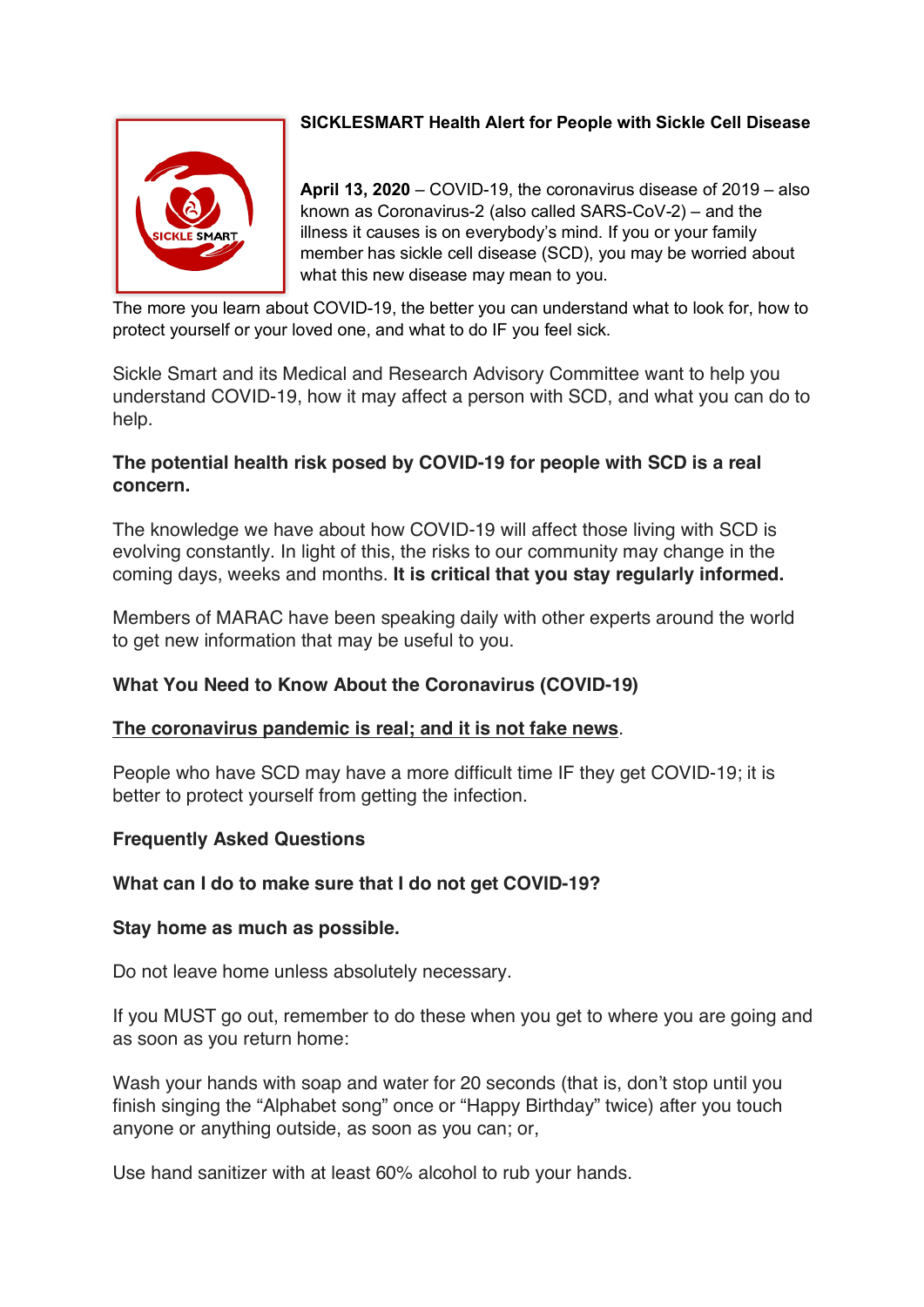### **What to do if you feel sick:**

- CALL your doctor, nurse, healthcare team, or hospital immediately.
- Do not just rush to the hospital. CALL first, if possible.
- Tell them how you feel
- Remember to tell them you have SCD.
- Please consider going to the hospital if you continue to feel sick and are
- unable to reach anyone for advice.
- Be careful when you meet other people. Try to protect yourself and them, as well
- Do not get too close to anyone, especially a person who is coughing, or sneezing.
- Stay farther than you can touch each other by stretching out your arm.
- Greet one another by waving from a distance (no hugs or handshakes).

### **Reduce the spread of germs in your house or place of work:**

- **Use disinfectants:** Use a disinfectant to clean surfaces (like counter tops, tables, and arms of chairs) or things that were touched by others because a strong disinfectant can kill the virus; and,
- **Keep surfaces clean:** Clean surfaces frequently with a disinfectant if you or other people use or touch the same surfaces or things often. The virus can live on surfaces for many days. Surfaces include phones, remote controls, counters, table tops, doorknobs, bathroom fixtures, toilets, keyboards, tablets, and bedside tables.

## • **Do not share items, if possible:**

Avoid sharing personal household items such as dishes, drinking glasses, cups, eating utensils, towels, or bedding with other people in your home.

• **Cover your mouth and nose:** Remember to cover your mouth and nose with a tissue when you cough or sneeze, then throw away tissue in trash, and immediately wash your hands.

If you do not have tissue, cough or sneeze into your clothes. Do not cough or sneeze into your bare hands or skin.

• **Protect parts of your face:** Do not touch your eyes, nose, mouth, or face; the virus can get into your body through those body parts.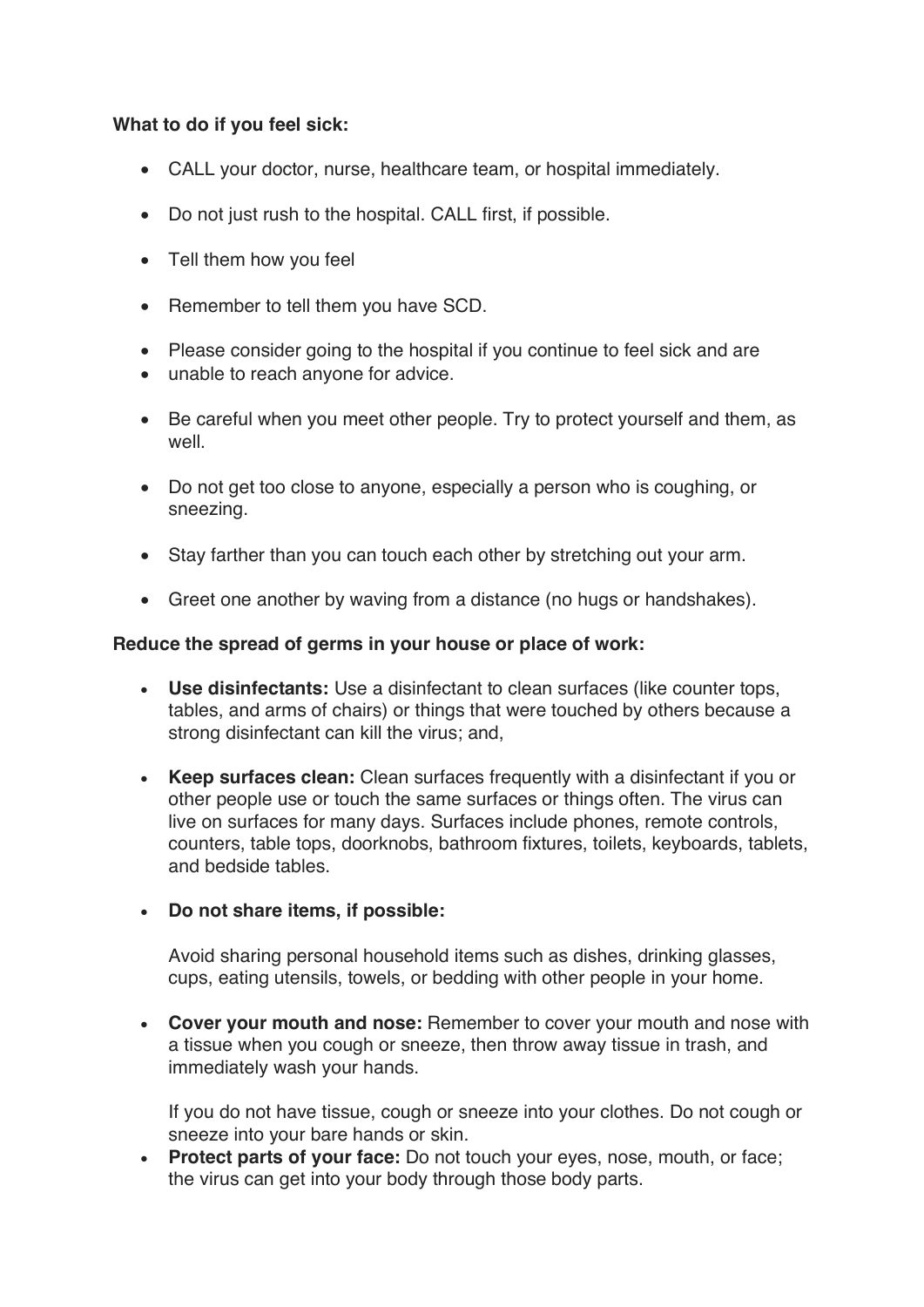- **Stay away from anyone in your home that is sick:** Those positive for COVID-19 or think they may have it should follow the advice from the government guidelines.
- **Masks:** They are not enough to protect you completely from the COVID-19 infection:

The CDC recommends you wear a mask when out to protect others and yourself.

Remember, wearing a mask does not protect you enough and you should continue to do all the other things to prevent the spread of germs. When you are using a mask please follow these guidelines:

They can be reused but should be replaced when visibly soiled or damaged. Cloth masks should be washed and dried regularly.

They should be stored in a clean paper bag between uses.

When storing, fold the mask so that the inner surface is held against itself to reduce contact with the outer surface.

### **How can I get myself and my family prepared?**

### **Use this checklist if it helps you to prepare.**

**Refills:** Please check to see if you have refilled all your medications so that you do not run out.

- **Extra medications:** Contact your doctor, nurse or hospital to ask about getting extra medications to have on hand in case there is an outbreak of COVID-19 in your community and you need to stay home for a long time. Try and get a 90-day supply.
- **Over the counter medicines and supplies:** Be sure you have over-thecounter medicines and medical supplies (e.g. tissues).
- **Thermometer:** Make sure you have a thermometer to take your temperature and clean it after each use.
- **Take your prescribed medications for SCD: penicillin**, folic acid, codydramol paracetamol and any others. These medications will help keep your body in the best possible condition to fight off infection.
- **Pain medications:** Make sure you have enough of your pain medications and use them when you have regular sickle cell pain.

#### **In addition, plan for any of the following that apply:**

• **Household items and groceries:** Have enough household items and groceries on hand so that you will be prepared to stay at home for a period of time that could be many weeks.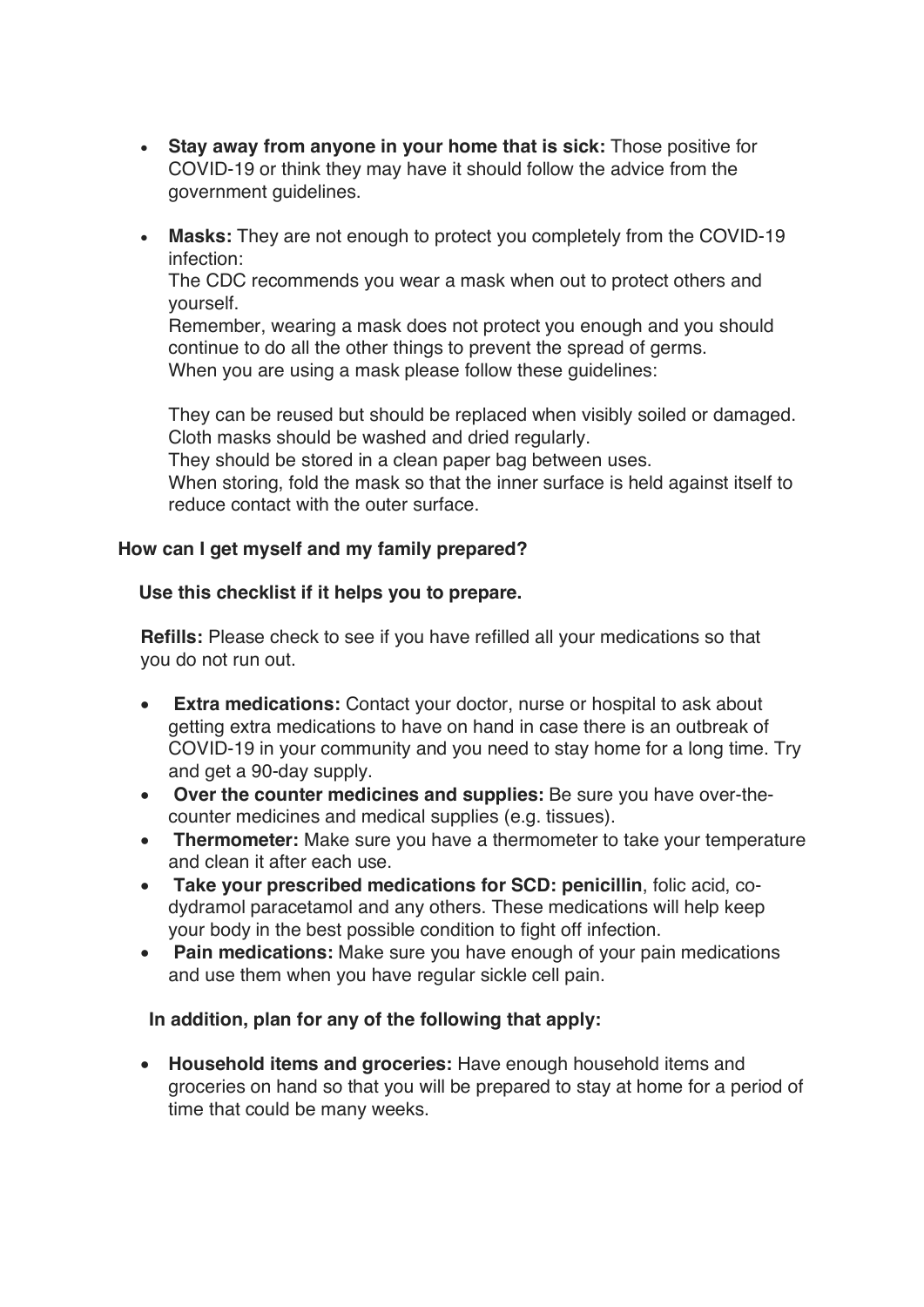- **Ways to stay in touch:** Stay in touch with others by phone, text or email. You may need to ask for help from friends, family, neighbours, etc. if you become ill.
- **Ways to keep children occupied:** Keep children occupied with home school activities, arts and crafts.
- **Caretakers for loved ones and pets:** Think ahead about who will watch your children, other loved ones, or pets if you become too sick.

### **How do I know if I have COVID-19?**

### **The only way to know for sure that you have coronavirus is to get tested.**

However, it is not easy to get tested yet as many places have limited access to testing kits. arrange for your test to be done.

### **Most people who have COVID-19 have the following symptoms:**

- Fever
- Cough
- Body pains
- Shortness of breath

**NOTE:** These together can be a sign of Acute Chest Syndrome of SCD, as well as the serious pneumonia seen in COVID-19. This would be the major concern of COVID-19 in a person with SCD.

\*\*Some people who have COVID-19 have diarrhoea and/or a change or loss of smell or taste.

## **If you have any of the above symptoms:**

Call your doctor, nurse or hospital right away to discuss what you should do next.

In addition, you or someone should call for emergency help if you have,

- Difficulty breathing
- Pain or pressure in the chest different from your usual sickle cell pain
- New confusion or inability to wake up easily
- Darker lips or face than usual

## **What should I do if I have a fever?**

- Call your sickle cell doctor or hospital to report your illness and arrange to be checked.
- Do go immediately to the emergency department.
- It is not a good idea to stay at home to "wait and see" and just take medications to force down your high body temperature.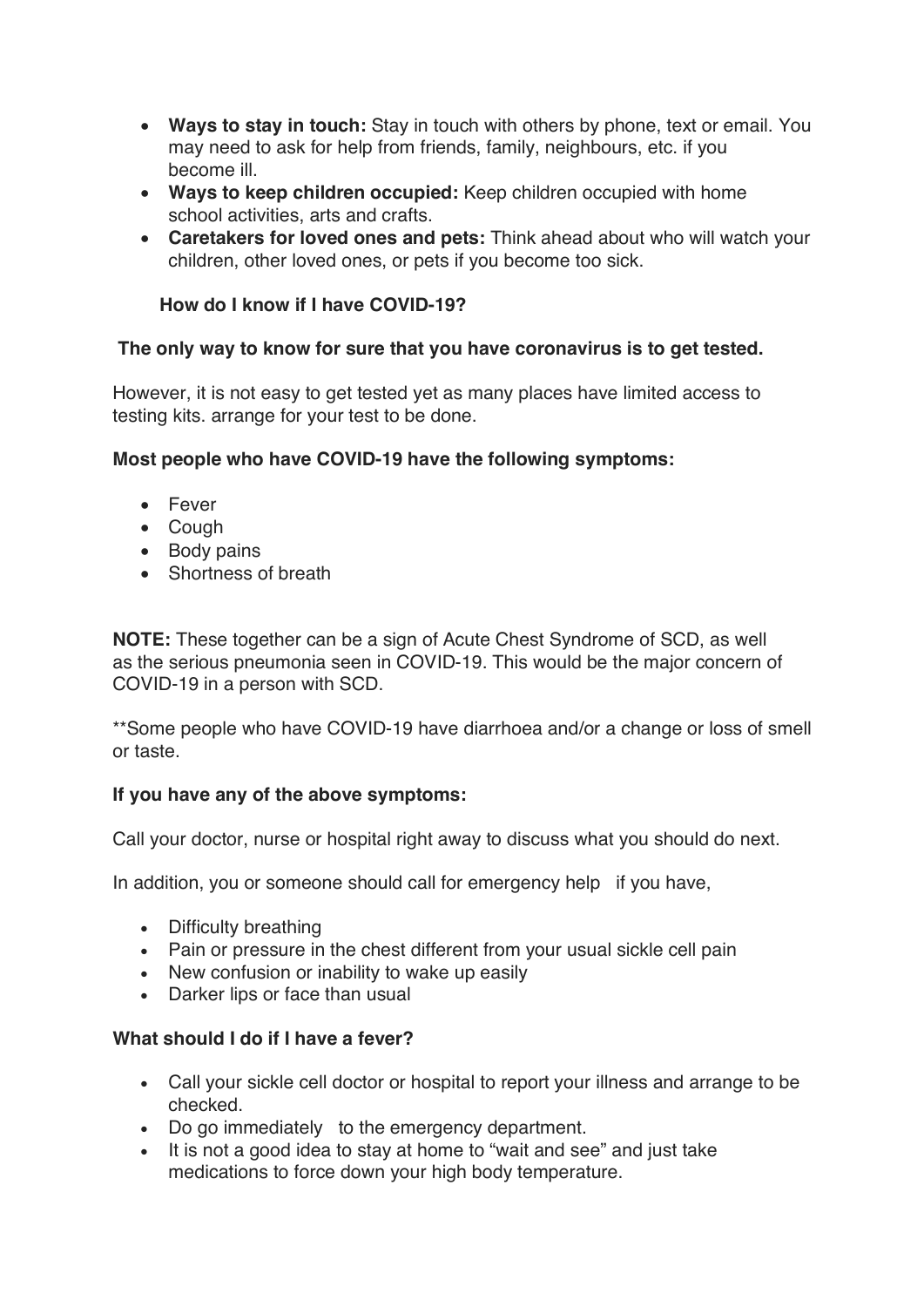- Be aware that lots of different things can cause fever, such as infections and sickle cell tissue damage. Fever does not mean you have coronavirus!
- If you need to go out or to the emergency or clinic, make sure to wear a mask so you do not infect others or catch an infection.
- •

#### **How do I get or make a mask?**

- There are many ways to make a mask at home and this may be your best option since there are shortages of masks in most communities.
- Sickle Smart wants you to make sure of the following when using a mask: **Mask should**:
	- Fit snugly but comfortably against the side of the face.
	- Be secured with ties or ear loops.
	- Include multiple layers of fabric.
	- **■** Allow for breathing without restriction.
	- § Be able to be laundered and machine dried without damage or change to shape.

#### **What are some good ways to stay as healthy as possible?**

- Take your medications as prescribed.
- Drink plenty of fluids, as usual.
- Try to rest and not do too much physical activity.

### **Should I continue getting my chronic transfusions? {for patients who take frequent blood transfusions}**

- Regular transfusions are given often to prevent serious complications like stroke.
- Continue your regular transfusions unless your healthcare team tells you to stop.
- Blood supply may be short so your doctor may need to change the transfusion plan.
- Blood transfusion is still safe; COVID-19 has not been passed through transfusion.
- Talk to your healthcare team if you have concerns about blood and COVID-19.

#### **Should I go to the emergency department if I am ill?**